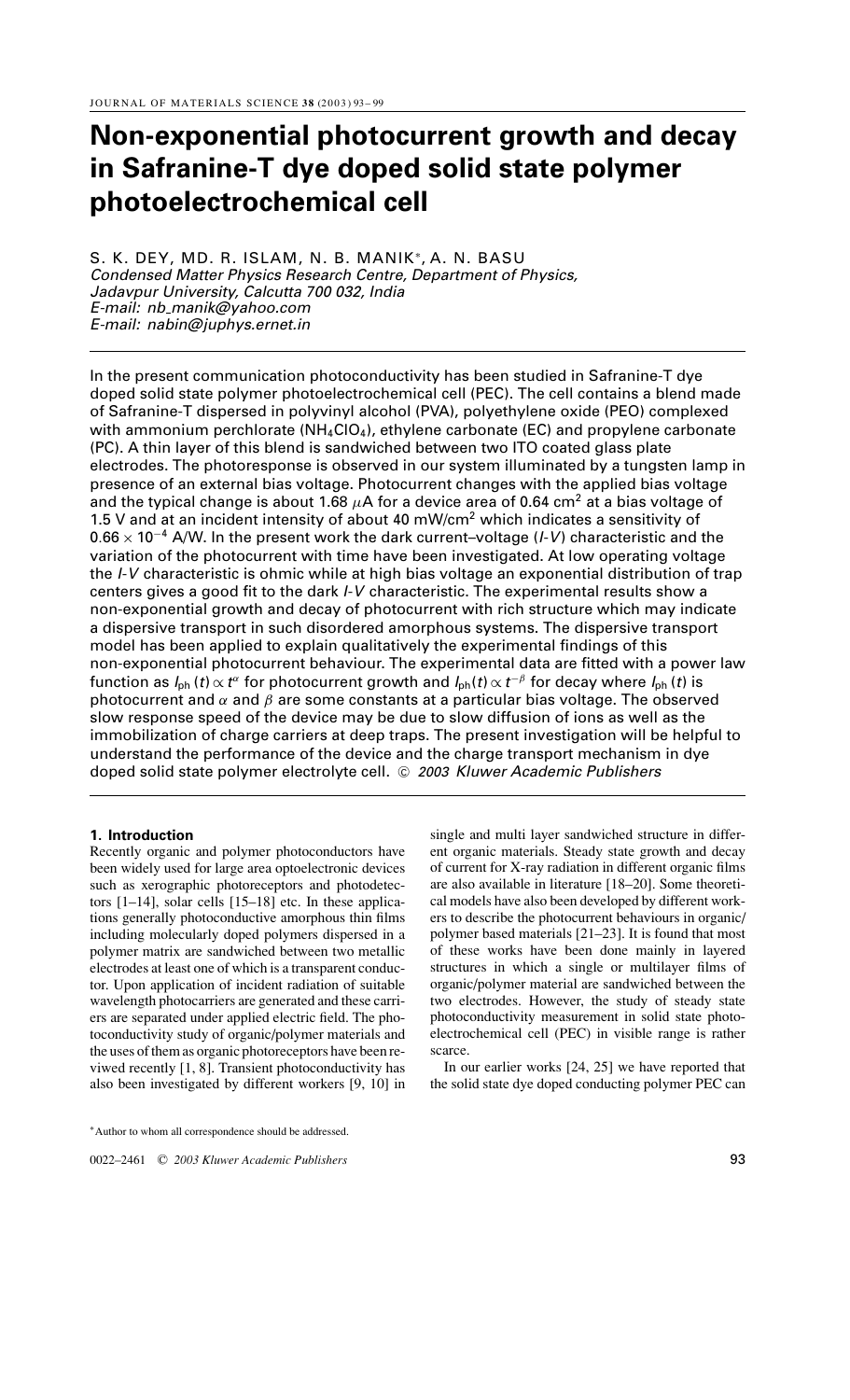be used for light detection. The PEC under study contains a blend made of Safranine-T dispersed in transparent polyvinyl alcohol (PVA), polyethylene oxide (PEO) complexed with ammonium perchlorate  $(NH_4ClO_4)$ , ethylene carbonate (EC) and propylene carbonate (PC). Safranine-T dye is used as an optical active material and is dispersed in PVA which acts as an inert binder.  $NH<sub>4</sub>ClO<sub>4</sub>$  is mixed with a solid polymer matrix PEO to form the solid state ionic conductor. The ionic conductivity of PEO:  $NH_4ClO_4$  complexes is very low [16, 26] for ambient temperature application. The use of a plasticizer is a common technique to enhance the ionic conductivity [16]. In this system we have used EC dissolved in PC as plasticizers to enhance the mobility of the charge carriers. A solid film of the blend is sandwiched between two transparent Indium Tin Oxide (ITO) coated glass plates as the contact electrodes. Incorporation of mobile ions in this blend changes the operational characteristics of the device drastically with respect to conventional single or multi-layered structure. It is expected that the positive ions from  $NH<sub>4</sub>ClO<sub>4</sub>$ salt are accumulated near the cathode and the negative ions near the anode upon application of external bias on the device. A depletion layer is formed inside the active layer due to the redistribution of ionic charges in a similar manner as found in recent work on light emitting electrochemical cell [27–35] used to develop organic light emitting diodes. Upon illumination from a light source dye molecules absorb light and photocarriers are generated. These photocarriers are then separated by the external field applied on the device. It is expected that the internal field produced by the redistribution of the ion species within the PEC enhances the migration process of these photocarriers. The barrier potential in contacts of ITO and polymer materials is lowered [33, 35] due to the accumulation of these ion species near the respective electrodes leading to enhancement of charge injection through the metal polymer interface layer.

In this work, we have studied the dark current– voltage (*I*-*V*) characteristic and the photocurrent growth, saturation and decay behaviour to understand the charge transport mechanism of the device. Once the photocarriers are generated different processes like charge trapping, recombination etc. determine the observed photoconductivity. The photoconductivity study is important to understand the complex charge transport processes occurring in these disordered materials. The nature of the distribution of traps is determined from the dark *I*-*V* characteristic and is found to be exponential in nature. Our experimental results show a non-exponential growth and decay of the photocurrent. The experimental data are fitted with a power law function of the form  $I_{ph}(t) \propto t^{\alpha}$  for photocurrent growth and  $I_{ph}(t) \propto t^{-\beta}$  for decay where  $I_{ph}(t)$  is the photocurrent and  $\alpha$  and  $\beta$  are constants which depend on bias voltage. Here, attempt has been made to explain this nonexponential behavior of photocurrent by using a dispersive transport model for a disordered system originally developed by Scher and Montrol [23] and further extended by other workers [19–20]. The non-exponential type of growth and decay of photocurrent indicates a complex transport mechanism of charge carriers.

## **2. Experiment**

The structure of the dye, Safranine-T (E. Merck, Germany) having absorption peak at 520 nm which corresponds to an optical band gap of the order of 2.39 eV is shown in Fig. 1a. The dye was recrystalised twice from ethanol–water mixture and mixed with PVA (S. D. Fine Chem. Ltd., Boisar; M. W. 125000). 5 gm of PVA was mixed with 10 cc of double distilled water, warmed gently and stirred to make a transparent viscous solution of PVA. 1 mg of Safranine-T was mixed with this solution. A solid electrolyte was prepared by mixing PEO (BDH, England; M. W. 600000)–NH<sub>4</sub>ClO<sub>4</sub> (Fluka, 99.5% pure)–EC (Fluka, 99.5% pure) and PC (Fluka, 99.5% pure). The complex of PEO (NH<sub>4</sub>ClO<sub>4</sub>)– EC–PC (30.60%–3.60%–19.60%–46.20% by weight) were mixed, stirred and heated around 80◦C for 5 hrs. This gel like solid electrolyte was mixed with the previously prepared dye-PVA solution to form the blend. This blend was heated about 80◦C and stirred properly to mix well for about 2 hrs. This blend is sandwiched between two transparent ITO coated glasses which were previously cleaned in chloroform solution and dried under vacuum for about 5 hrs. The uniform film thickness was controlled by placing two teflon spacers of thickness about 2  $\mu$ m near the edges of the electrodes and two spring clips were fixed at a moderate pressure at the ends of the electrodes. The active device area was measured to be of the order of  $0.64 \text{ cm}^2$ . The two electrical leads were taken out from the two ends of the ITO coated glass. The structure of the PEC is shown in Fig. 1b. A schematic diagram of the experimental set up is indicated in this figure.

The cell is biased with a dc source with a series resistance of 47 K $\Omega$ . The current flowing through the device was estimated by measuring the voltage drop (measured by a Philips 4 1/2 digit Multimeter) across this sensing resistance. Dividing the measured voltage by the value of this sensing resistance, the current flowing through



*Figure 1* (a) Structure of Safranine-T which is a fluorescence cationic dye soluble in water with a peak absorption at a wavelength 550 nm. (b) Structure of the photoelectrochemical cell. A 2  $\mu$ m thin film blend made of organic dye Safranine-T, polyethylene oxide (PEO) complexed with ammonium perchlorate (NH<sub>4</sub>ClO<sub>4</sub>), ethylene carbonate (EC) and propylene carbonate (PC) is sandwiched between two ITO coated glass plate electrodes. The ITO coated glass plates are connected to the external voltage source. Polychromatic light from a tungsten lamp is allowed to incident on the device for optical measurement. The effective device area is  $0.64 \text{ cm}^2$ .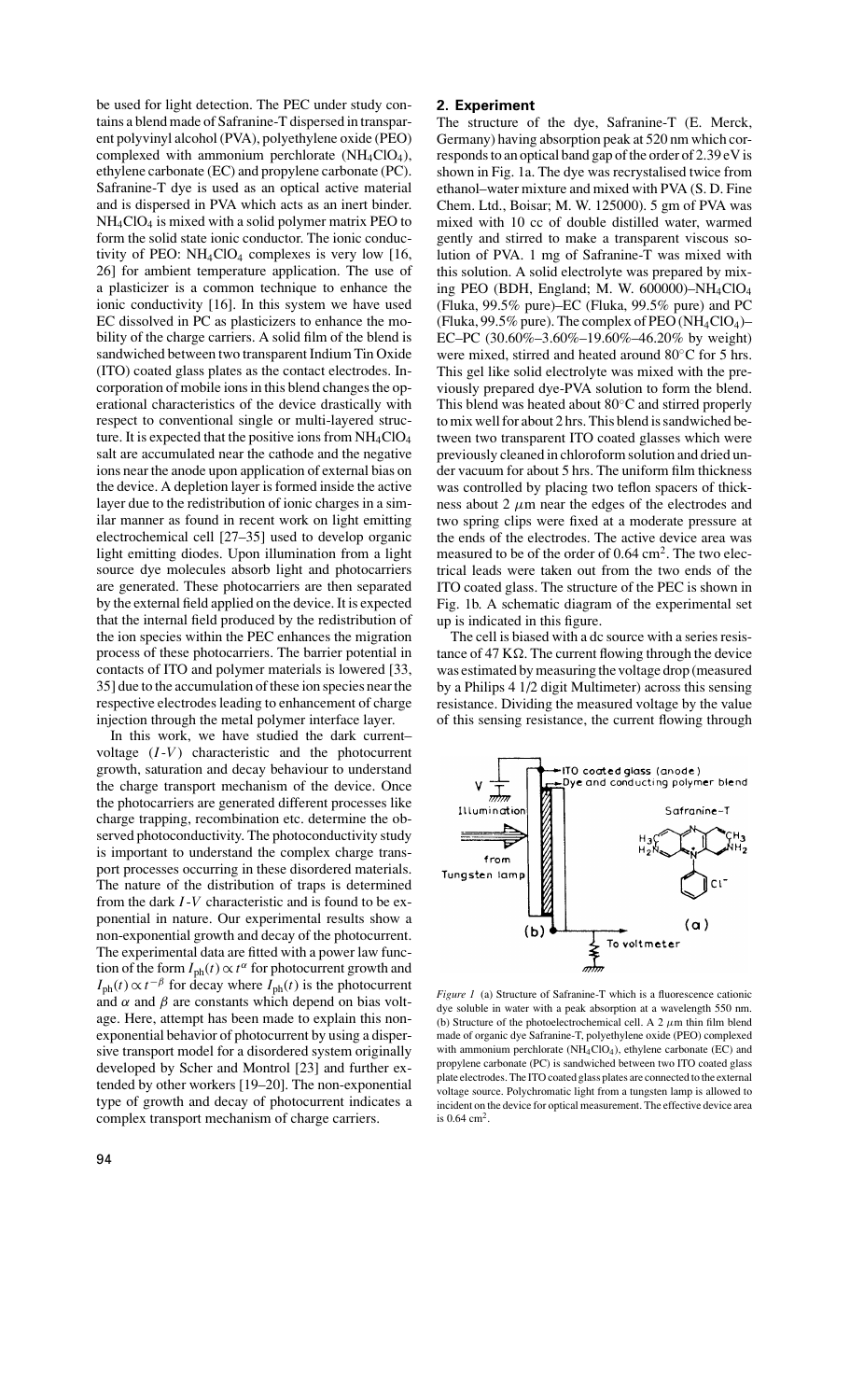the device is calculated. It is observed that after application of each bias voltage a sufficient time (about 20 minutes) is required to attain the steady value of the current. The reading has been taken after attaining the steady value.

For optical measurement light from a tungsten lamp of 200 W is allowed to incident on the biased cell. Light is allowed to pass through a water filter to avoid the excess heating of the device. The distance of the lamp from the sample is so adjusted that an intensity of about 40 mW/cm<sup>2</sup> is incident on the device. The intensity is measured by a calibrated lux meter (Kyoritsu Electrical Instruments Works Ltd. Tokyo, model 5200). It is observed that due to incident radiation voltage drop across the sensing resistance is increased and attains a saturation value which is recorded with time. After attaining the saturation value the light is switched off. As soon as the light is switched off the reading of the multimeter begins to fall and reaches almost the initial dark value. The measurement is repeated and the reproducibility of the measurement has been checked for number of times for different bias voltages.

#### **3. Results and discussion**

#### 3.1. Steady state dark *I*-*V* characteristic

A logarithmic plot of the bias current vs. voltage is shown in Fig. 2. The ln *I*-ln *V* plot shows a transition point at a bias voltage of 1.1 V which seems to indicate a change in charge conduction mechanism. Inset of Fig. 2 shows the linear plot of current vs. bias voltage. The *I*-*V* characteristic is symmetric about the origin for both forward and reverse biases. The *I*-*V* characteristic by changing the polarity of the dc bias is not shown in this figure.

Due to their weak molecular bonds and structural disorder organic materials are prone to have electronic traps. These traps introduce additional energy levels inside the energy gap between the lowest unoccupied



*Figure 2* Logarithmic plot of current vs. bias voltage in the dark. The *I*-*V* characteristics can be found to have the form  $I \sim V^{(m+1)}$  where  $m = T_t/T$ ,  $T_t$  is the characteristics temperature of the traps and *T* is the room temperature. With a best fit to our experimental data the values of *m* are found to be 0.11 and 2.04 below and above bias voltage 1.1 V.

molecular orbital (LUMO) states and highest occupied molecular orbital (HOMO) states. Charging and discharging of these trap levels can play a key role in operation and performance of the device made of organic and polymer materials. These trap levels have a major role to determine the *I*-*V* characteristics [36–39]. In fact the distribution of the trap levels may be estimated from the *I*-*V* characteristic. To deduce *I*-*V* relation the starting equations i.e., one-dimensional drift current and Poisson equations can be written as [36],

$$
J = nq\mu E \tag{1}
$$

and

$$
\frac{\partial n}{\partial x} = -q/\varepsilon (n + n_{\rm t}) \tag{2}
$$

where *J* is the current density,  $\mu$  is the carrier mobility,  $E$  is the electric field strength,  $n$  and  $n_t$  are the free and trapped charge concentrations respectively, *q* is the electronic charge, and  $\varepsilon$  is equal to  $\varepsilon_0 \varepsilon_r$  with  $\varepsilon_0$  being the permitivity of vacuum and  $\varepsilon_r$  the relative dielectric constant of the material. Depending on the trap energy distribution it is found that *I*-*V* relation may appear in the following forms [36]: (i)  $I \sim V$  for low operating voltage region which indicates ohmic conduction process, (ii)  $I \sim V^2$  which indicates the space charge or discrete trap charges limited conduction and (iii)  $\overline{I} \sim V^{m+1}$  for exponential distribution of trap charges, where *m* is a constant and is given by  $m = T_t/T$ ,  $T_t$  and  $T$  are the characteristic temperature of the trap distribution and room temperature respectively. In regime (iii) the trap charge concentration  $(n_t)$  is expressed in the following form,

$$
n_{t} = H_{n} \exp(F_{n}/KT_{t})
$$
 (3)

where  $H_n$  is the trap density,  $F_n$  is the electron Fermi energy,  $K$  is the Boltzmann's constant and  $T_t$  is the characteristic temperature of the trap distribution given by  $T_t = E_t/K$ , where  $E_t$  is the characteristic trap energy.

Our experimental data can be fitted as  $I \sim V^{1.10}$  and  $I \sim V^{3.04}$  below and above the bias voltage 1.1 V respectively. So, from the observation it may be concluded that current conduction process is ohmic below 1.1 V and above it the conduction process is governed by trap charges with an exponential energy distribution. Further details of the trap levels are under study.

# 3.2. Photocurrent behaviour

The variation of photocurrent  $(I_{ph})$  with time  $(t)$  for different bias voltages is shown in Fig. 3 Photocurrent changes with the bias voltage and the typical change (i.e., saturation photocurrent minus the initial dark value) is about 1.68  $\mu$ A for the device area of 0.64 cm<sup>2</sup> at a bias voltage of 1.5 V and at an incident intensity of about 40 mW/cm<sup>2</sup>. The sensitivity as calculated from these data is  $0.66 \times 10^{-4}$  A/W. The photocurrent–time  $(I_{ph}-t)$  curve has three distinct regions: growth (from M to N), saturation (from N to O), and decay (from O to P) as shown in this figure. It is interesting to note that the response speed of the device is very slow. The growth time (to reach from M to N) and decay time (to reach from O to P) are 600 sec and 800 sec respectively. The variation of this photocurrent in different regions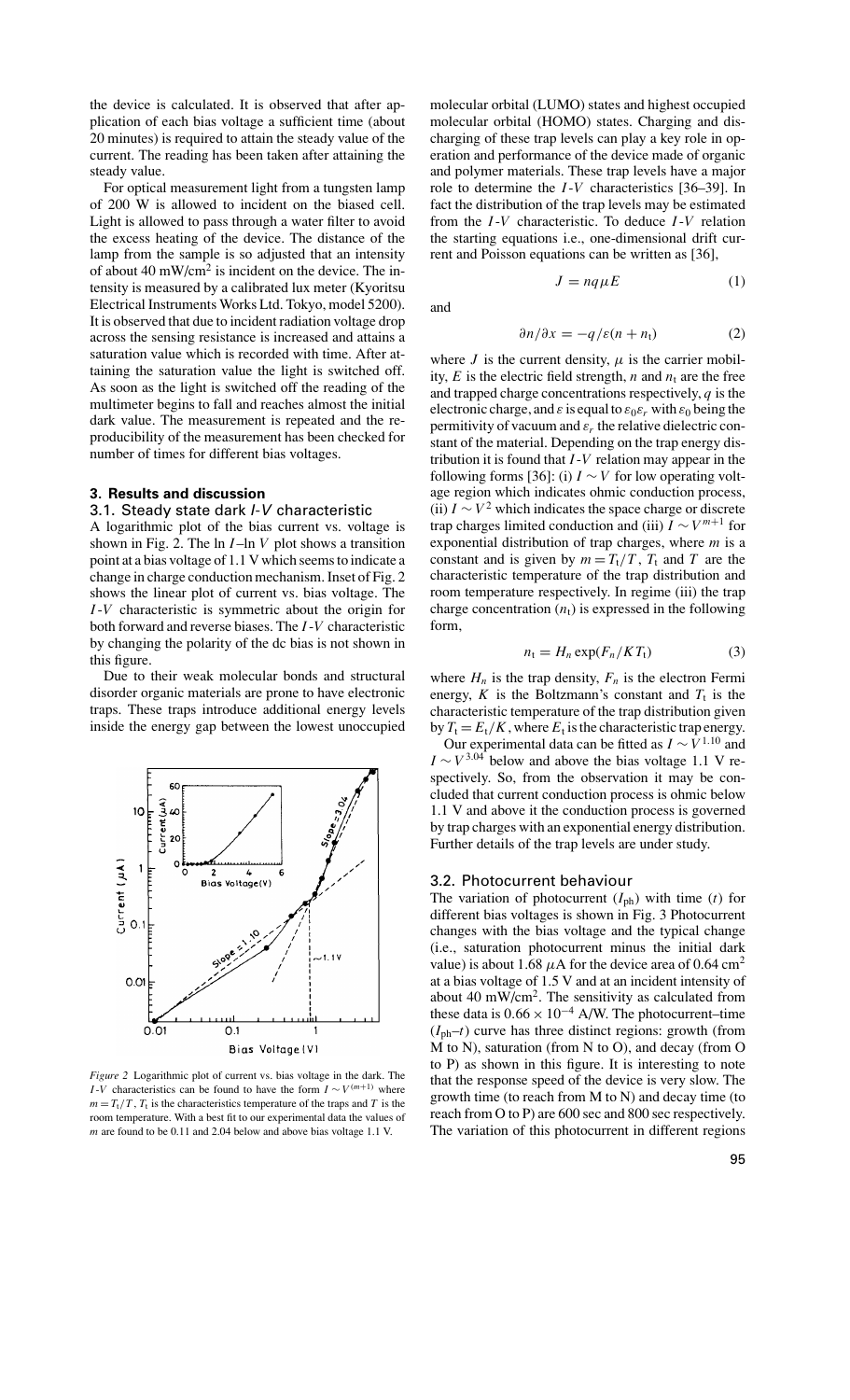

*Figure 3* Photocurrent variation with time for different bias voltage. The growth and decay of photocurrent is measured as follows. The cell is biased with a voltage source making any one ITO electrode as anode. After attaining a steady dark current (portion L to M) the cell is illuminated from a polychromatic tungsten light source of radiation intensity  $40 \text{ mW/cm}^2$ . As soon as the light is switched on the photocurrent begins to rise (portion M to N) and attains a saturation value (portion N to O). After the saturation the light is switched off and the photocurrent decays almost to its initial value (portion O to P). Time taken to reach from M to N and O to P is about 600 and 800 sec respectively.



*Figure 4* Logarithmic plot of the photocurrent growth with time for different bias voltages. Data has been taken from the rising portion i.e., M to N of Fig. 3. A linear variation of ln *I*ph–ln *t* indicates power law relation of photocurrent with time. It is observed that a change in slope occurs around a time of the order of 60 seconds.

is studied separately and discussed in subsequent sections. An initial attempt has been made to explain the experimental data with a theoretical model.

To investigate the photocurrent growth the rising portion (from M to N) of Fig. 3 is plotted separately. It is found that the growth of photocurrent with time has a rich structure and is distinctly different from a simple exponential one. The  $\ln I_{ph}$ –ln t plot in Fig. 4 shows a linear variation indicating a power law relation of photocurrent with time with two distinct portions. It is further observed from Fig. 4 that a sudden change in slope occurs around a time of the order of 60 seconds which does not alter with bias voltage. The photocur-

TABLE I Values of A's and  $\alpha$ 's with bias voltage during photocurrent growth

| Bias voltage<br>(V) | Growth process |            |                |            |  |
|---------------------|----------------|------------|----------------|------------|--|
|                     | $t < 60$ sec   |            | $t > 60$ sec   |            |  |
|                     | A <sub>1</sub> | $\alpha_1$ | A <sub>2</sub> | $\alpha_2$ |  |
| 0.25                | 1.228          | 0.196      | 0.428          | 0.447      |  |
| 0.50                | 5.774          | 0.157      | 2.123          | 0.390      |  |
| 0.75                | 10.007         | 0.105      | 4.381          | 0.301      |  |
| 1.00                | 12.736         | 0.126      | 6.843          | 0.275      |  |
| 1.25                | 27.368         | 0.086      | 11.624         | 0.288      |  |
| 1.50                | 55.933         | 0.086      | 26.833         | 0.262      |  |

rent growth is fitted with a power law of the following form

$$
I_{\text{ph}} \sim A_1 t_1^{\alpha} \quad \text{for} \quad t < t_g
$$
\n
$$
\sim A_2 t_2^{\alpha} \quad \text{for} \quad t > t_g \tag{4}
$$

where the characteristic time,  $t_g \sim 60$  sec.

The values of the constants A's and  $\alpha$ 's are estimated from the plot (Fig. 4). The values of these constants for different bias voltages are given in Table I.

From Table I it is seen that the values of the constants A's and  $\alpha$ 's depend on the bias voltage. As the bias voltage increases the value of the constants  $A_1$  and  $A_2$ increase whereas the constants  $\alpha_1$  and  $\alpha_2$  decrease.

The portion indicated from N to O of Fig. 3 shows that the photocurrent attains a saturation value and becomes independent of time.

After attaining the saturation value the light is switched off and the photocurrent begins to decrease and after some times reaches the initial dark value. In Fig. 5 the  $\ln I_{\text{ph}}$ – $\ln t$  plot for the portion O to P shows a linear relationship with two distinct regions which indicates that the photocurrent decay also, similar to that of growth, does not occur exponentially with time. Again



*Figure 5* Logarithmic plot of decay of photocurrent with time for different bias voltage. Data taken from the portion O to P of Fig. 3. The ln *I*ph–ln *t* plot shows a linear relationship indicating a power law relation for the variation of photocurrent with time and it is observed that a change in slope occurs around a time of the order of 60 seconds for all bias voltage.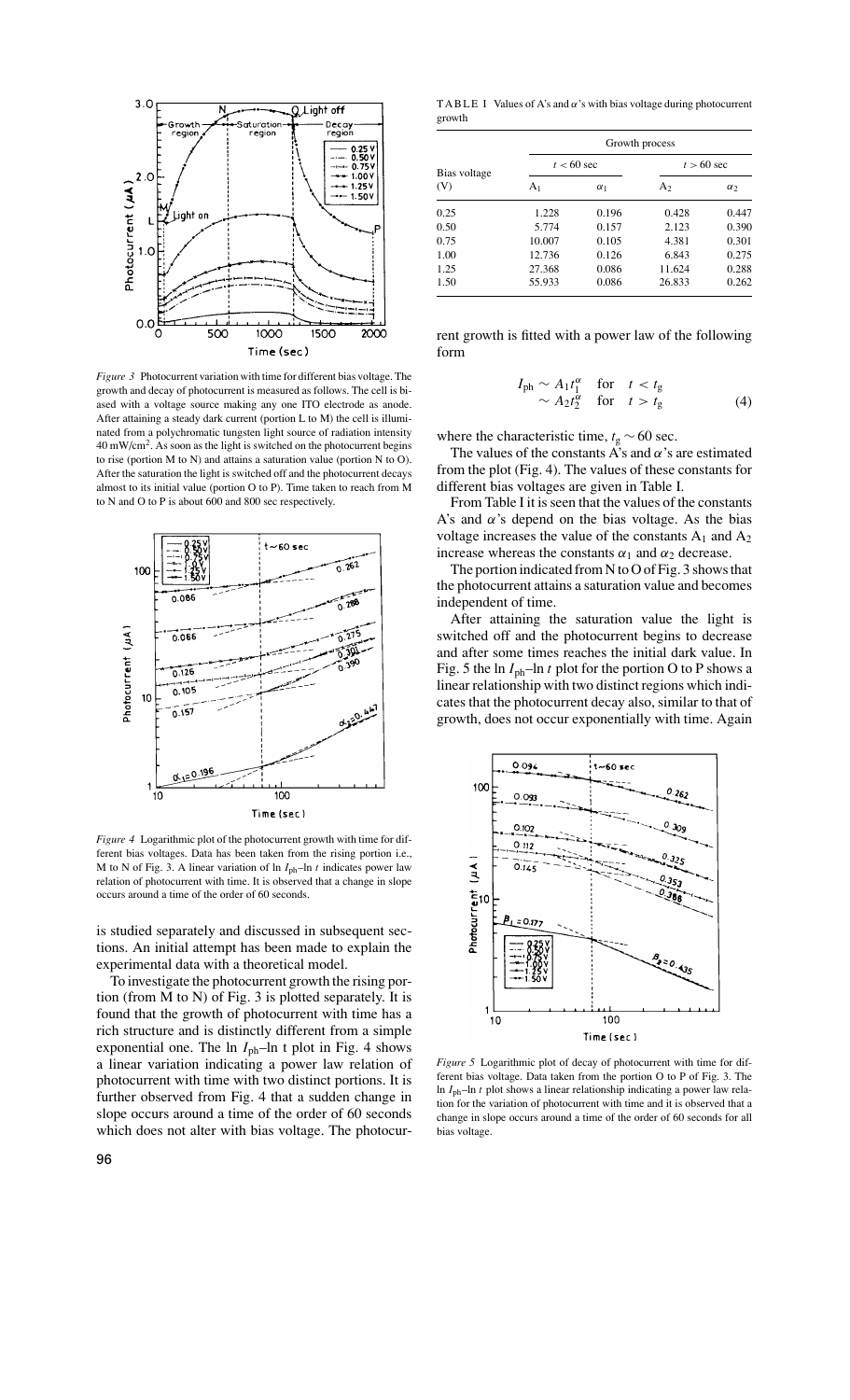TABLE II Values of B's and  $\beta$ 's with bias voltage during photocurrent decay

| Bias voltage<br>(V) | Decay process |           |                |           |
|---------------------|---------------|-----------|----------------|-----------|
|                     | $t < 60$ sec  |           | $t > 60$ sec   |           |
|                     | $B_1$         | $\beta_1$ | B <sub>2</sub> | $\beta_2$ |
| 0.25                | 9.608         | 0.177     | 28.509         | 0.435     |
| 0.50                | 34.127        | 0.145     | 96.134         | 0.388     |
| 0.75                | 36.539        | 0.112     | 101.393        | 0.353     |
| 1.00                | 50.325        | 0.102     | 131.600        | 0.325     |
| 1.25                | 92.005        | 0.093     | 232.757        | 0.309     |
| 1.50                | 178.105       | 0.094     | 357.601        | 0.262     |

a change in slope is observed around a characteristic time, which again is of the order of 60 seconds and this is also found to be independent of the bias voltage. The decay of the photocurent follows a power law of the form given by

$$
I_{\text{ph}} \sim B_1 t_1^{-\beta} \quad \text{for} \quad t < t_d
$$
\n
$$
\sim B_2 t_2^{-\beta} \quad \text{for} \quad t > t_d \tag{5}
$$

where the characteristic time  $t<sub>d</sub>$  ∼ 60 sec.

The values of the constants B's and  $\beta$ 's estimated from Fig. 5 are given in Table II. From Table II it is observed that the constant B's and  $\beta$ 's are dependent on bias voltage and the constants  $B_1$  and  $B_2$  increase whereas the exponents  $\beta_1$  and  $\beta_2$  decrease with increasing bias voltage.

In order to understand qualitatively the behaviour of the photocurrent we may, to a first approximation, model the present system to be a disordered one with a distribution of scattering centers. In disorder amorphous organic materials charge carriers are highly localized and during transport the charge trapping occurs via hopping process. There will be a distribution of the energy levels of the localized hopping sites as well as a distribution in the intersite separation distances between them. As a consequence there is a distribution of hopping times. A dispersive model envisaging this idea originally suggested by Scher and Montrol [23] and has been further developed by other workers [19–22]. Both the factors mentioned above strongly affect the hopping time. Scher and Montrol [23] have specifically suggested a distribution function  $\Psi(t)$  of the following form,

$$
\Psi(t) \sim t^{-(1+\alpha)}, \quad 0 < \alpha < 1 \tag{6}
$$

where *t* is time and  $\alpha$  is the dispersion parameter which is a measure of the dispersivity. Unlike an asymptotic exponential tail with a single transition rate  $(\Psi(t) \sim e^{-\lambda t}$ , where  $\lambda$  is the finite rate) the above relation indicates hopping time dispersion. The long tail of  $\Psi(t)$  causes a slow decay of the probability of long hopping times. Thus, at the beginning, fast processes will prevail, where as slower charge dynamics will dominate the propagation on long time scales, leading to an increasing immobilization of charge carriers.

The essential point in the above dispersive transport model is that every charge carrier does not follow the same history before disappearance. Now in order to

describe the transient photocurrent behaviour in this model the mobility  $(\mu_D)$  can be taken of the following form [41]

$$
\mu_{\mathcal{D}}(t) \propto \mu_0 t^{(\alpha - 1)} \tag{7}
$$

where  $\mu_0$  is the free carrier mobility. Then using the standard form [19] the photocurrent is written as a function of time as follows

$$
I_{\text{ph}}(t) = N(t)qE\mu_{\text{D}}(t) \tag{8}
$$

where  $N(t)$  is the concentration of carriers in the sample, *q* is the electronic charge, *E* is the electric field and  $\mu_D(t)$  is a time dependent mobility defined by Equation 7.

Kurtz and Huges [19] have utilized the above dispersive transport model to derive an expression for the growth of photocurrent when the sample is exposed to continuous radiation. The expression for the dc photocurrent is given by

$$
I_{\text{ph}}(t) \propto t^{\alpha} \left[ 1 - 1/3 \left( t/t_{\text{c}} \right)^{\alpha} \right] \quad \text{for} \quad t < t_{\text{c}} \quad (9a)
$$

$$
I_{\text{ph}}(t) \propto t_{\text{c}}^{\alpha} \big[ 1 - 1/3 (t_{\text{c}}/t)^{\alpha} \big] \quad \text{for} \quad t < t_{\text{c}} \quad (9b)
$$

when the radiation is turned on at time  $t = 0$  and  $t_c$  is a characteristic time and is found to be of the order of 600 sec and which is, of course, different from either  $t_{\rm g}$ in Equation 4 or  $t_d$  in Equation 5.

So, for continuous radiation we may write from Equation 9a for the growth of photocurrent with time approximately as

$$
I_{\text{ph}}(t) \sim t^{\alpha} \quad \text{for} \quad t \ll t_{\text{c}} \tag{10a}
$$

which is of the same form as Equation 4 found from the present experiment.

For continuous radiation the saturation of photocurrent as found from Equation 9b can be approximately written as

$$
I_{\text{ph}}(t) \sim t_{\text{c}}^{\alpha} = \text{constant} \quad \text{for} \quad t \gg t_{\text{c}} \tag{10b}
$$

This equation explains the constant portion of the *I*ph–*t* curve, namely N to O in Fig. 3.

The decay of the photocurrent and dark discharge have been studied by different workers [41, 42]. The sample sandwiched between two plane parallel electrodes behaves like a capacitor. At the moment when light is switched off the photocarriers within the sample is maximum which contributes a maximum photovoltage. These charge carriers begin to move due to the applied field. It may be expected that due to sudden change i.e., switching off the illumination the surface charge changes drastically. The transient current analysis accounts for the time dependent flow of mobile charge carriers under the applied bias in the presence of traps, space charges etc. These charge carriers become trapped during transport. The Poisson's equation is solved for both free and trap charges with suitable boundary conditions. The photovoltage change with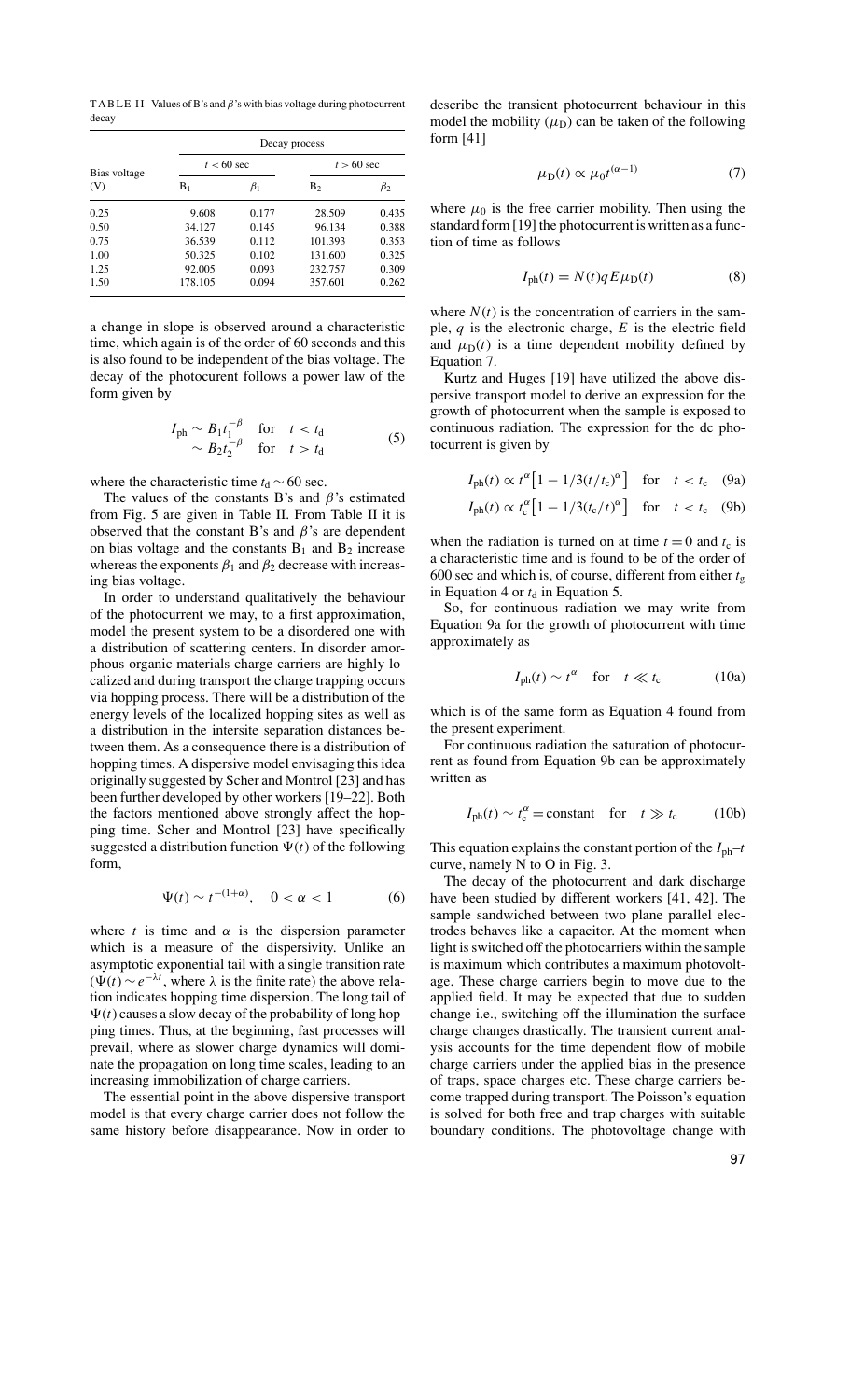time may be approximated as [42]

$$
V(t) = (L^2/2\mu_d)(1/t)
$$
 (11)

where  $V(t)$ , *L* and  $\mu_D$  are the photovoltage, the thickness of the device and the time dependent mobility.

Taking  $\mu_D(t) \propto \mu_0 t^{(\alpha-1)}$  for dispersive transport in disorder system one gets from Equation 11,

$$
V(t) \sim t^{-\alpha} \tag{12}
$$

The photocurrent is measured across the sensing resistance. So, the photocurrent is proportional to voltage across the resistance and can be expressed as

$$
l_{\rm ph}(t) \sim t^{-\alpha} \tag{13}
$$

Thus, the non-exponential photocurrent decay may be qualitatively explained by using Equation 13 which is identical with the form obtained from experiment and given by Equation 5.

Equations 10a, 10b and 13 qualitatively describe the behavior of the photocurrent, during growth, saturation and decay. Growth and decay of photocurrent with time shows a broad agreement with the simple dispersive transport envisaged in the present model. From our experiment it is interesting to note that for both growth and decay there is a sudden change of slope in the *I*ph–*t* curve at around 60 sec which we call the characteristic time. This change is reflected in the alteration of values of exponents  $\alpha$ 's and  $\beta$ 's. The complete explanation of this mechanism is not understood at present. The exponents  $\alpha$ 's and  $\beta$ 's are a sort of measure of the disorder of the system which is sensitive to both electric field and temperature. Change of these parameters may be an indication of structural transformation of the host materials. It is also observed from Table I. and Table II. that for  $t < 60$  sec both for growth and decay the values of the exponents i.e.,  $\alpha_1$  and  $\beta_1$  and for  $t > 60$  sec the values of  $\alpha_2$  and  $\beta_2$  are comparable for any particular bias voltage. The values of A's, B's,  $\alpha$ 's,  $\beta$ 's depend on the applied voltage whereas the characteristic time is independent of bias voltage. The characteristic time seems to be determined by contributions from all the constituents, namely, Safranine-T, PVA, PEO, EC and PC. Experiments are being planned to study the dependence of the different constants (i.e., A's, B's,  $\alpha$ 's and  $\beta$ 's) on the bias voltage as well as the components and to understand the significance of the sudden change of slope.

It is also significant to note that the decay and growth times of photocurrent are quite large being of the order of 600 and 800 sec respectively. A plausible mechanism for this slow response is as follows. In our system both ions and the electronic charge carrier are present. Both the ionic and electronic components contribute to the photocurrent. A steady state is reached due to the drift and diffusion of both ionic and electronic current. The motions of the ions are blocked by the electrodes but it can move inside the PEC within the electrodes causing the change of internal electric field within the devices which again affects the electronic current. So, it is expected that the photocurrent variation indicates

a variation of both ionic well as the electronic current. The slow response speed is related to both the slow motion of the salt ions and the trapping of charge carriers. During illumination an excess of carriers is generated and a new equilibrium occurs causing a movement and redistribution of ions from its steady initial distribution without illumination. Similarly during the decay the salt ion diffuses back into the electrolyte to its initial position. In both cases the ionic motion is expected which is obviously a slower process than its electronic counterpart. Apart from the slow ionic mobility, trapping of the charge carrier in different trap levels in host materials also lowers the response speed of the device. The transport of the charge carriers in organic materials are governed by hopping process of carriers from site to site which is spatially and energetically distributed and is significantly affected by charge trapping at deep states due to the presence impurities, structural defects and localized imperfections caused by structural and energetic disorders of hopping sites. The transport of charge carriers suffers multiple trapping in host materials. During trapping the charge carriers are being immobilized. The immobilization of the charge carriers lead to a low mobility and cause slow transient photocurrent decay [43] response. Thus slow response time of this device is the result of slow diffusion of ions as well as the immobilization of the charge carriers in deep traps.

#### **4. Conclusions**

In this work photoconductivity study in Safranine-T dye doped polymer photoelectrochemical cell is described. The photoresponse is observed on application of an external bias voltage on the device illuminated by a tungsten lamp. The incident radiation is absorbed by Safranine-T dye and photocarriers are generated. Once the photocarriers are generated charge trapping, recombination processes etc., determine the observed photoconductivity. The present photoconductivity measurement provides information on complex charge transport processes in these materials.

For a proper understanding of the device performance and to have a better insight of the charge transport property the dark *I*-*V* characteristic, photocurrent growth and decay have been studied. Dark *I*-*V* characteristic is fitted as  $I \sim V^{(m+1)}$ . The value of *m* is 0.11 below the bias voltage 1.1 V which shows that upto this low bias voltage the conduction is ohmic and in high operating voltage above 1.1. V the value *m* is 2.04 which indicates that the conduction process is governed by exponential distribution of traps.

The power law dependence of photocurrent growth and decay show a dispersive transport mechanism. Using a dispersive transport model, attempts have been made to explain the experimental data. But still important differences exist between theory and experiment. The interesting finding in our experiment is that for both growth and decay there is a sudden change of slope around a characteristic time 60 sec which is independent of bias voltage. Further work is in progress for understanding the charge transport process in these disordered materials, which will help to develop photosensors in dye doped photoconducting cell.